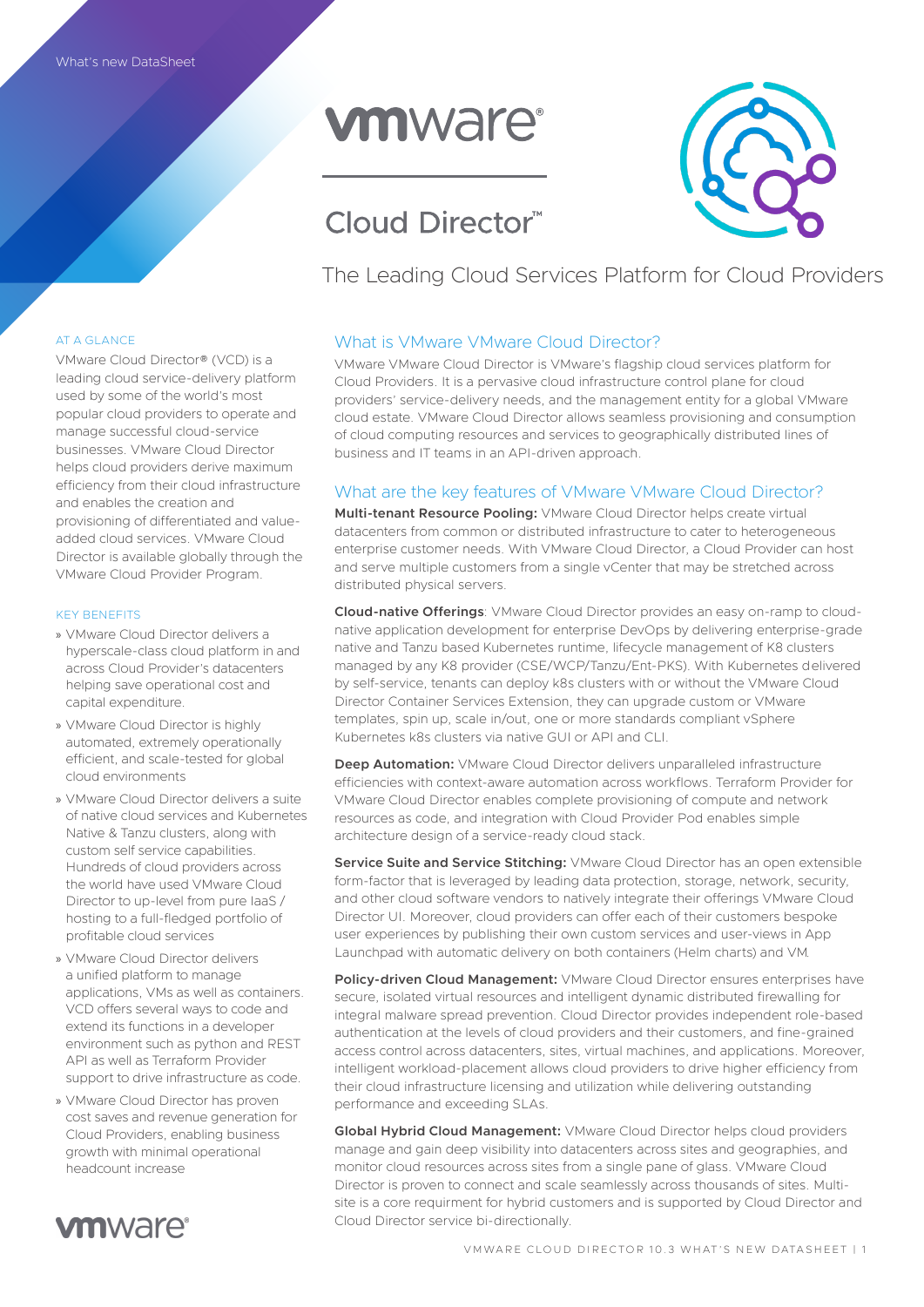**Cloud Migration and Availability:** VMware Cloud Director helps enable simple, secure VM migration and data center extension with VMware Cloud Availability. This allows for secure hybridity, simple Layer 2 connectivity and cold or warm migrations to Cloud Director and Cloud Director service on VMware Cloud on AWS. The integration with VMware Cloud Availability makes it easy for cloud providers to run data protection offerings compatible with on-premises vSphere enterprise environments.

**Networking and Security as an inclusive offering:** VMware Cloud Director supports NSX-T with dynamic distributed firewalling, cross VDC networking, vAPP Edge Networking services, overlapping IP support for tenants using VRF-lite, IPv4 and v6 coverage and layer 2 VPN services natively. NSX Advanced Load Balancer brings application intelligence to load balancing services for customers and combined with basic Load Balancing self-service from VMware Cloud Director, fully covers the services that used to be provided by NSX-V.

**Operational Visibility and Insights:** Leveraging integration with VMware vRealize Operations' Tenant App for VMware Cloud Director, cloud providers can use multi-layer analytics and predictive remediation to better serve their enterprise customers. The integration also provides visibility into virtual machine costs and accountability to understand granular costs of virtual infrastructure required to support business services.

## What are the key benefits of VMware Cloud Director for the Cloud Provider?

**Operational Efficiency:** VMware Cloud Director enables cloud providers to obtain extreme operational efficiencies out of their cloud infrastructure, and also reduces operational overheads that come with maintaining silo'd private and multi-cloud environments. VMware Cloud Director significantly reduces time-to-market for cloud providers' services and scales these services globally without external dependencies and ballooning costs.

**Service-expansion and Monetization:** VMware Cloud Director enables cloud providers to spin up new cloud services on Day 1. Cloud providers can drive more revenue by publishing their own service suite, or 3rd party ISV-provided backup, DR, security, migration, and other leading cloud services that are tenant and site-aware. Services can also be launched by App Launchpad, negating customer knowledge of infrastructure and security to any end point; containers and VMs. VMware Cloud Director forms a unified management plane for the entire service portfolio of a cloud provider. VMware Cloud Director is also a key element to getting the ['Cloud Verified'](https://www.vmware.com/vmware-cloud-verified.html) certification, a mark of the most capable and differentiated VMware Cloud Providers in the world.

**Developer-Readiness:** VMware Cloud Director provides an open platform for cloud providers and customer developers to build on. Using the programmatic interfaces, automation tools, and extensibility frameworks of VMware Cloud Director, cloud providers can not only differentiate themselves by providing unique experiences to their customers but also help them get to applicationbuilding faster. Using VMware Cloud Director, providers are able to offer tenants various tiers of cloud native services, secure K8s cluster infrastructures (now including Tanzu Kubernetes Grid for vSphere and Multi-Cloud) and marketplace application portfolios / interfaces to meet developer needs.

## What are the key benefits of VMware Cloud Director to the end-customer?

**VMware Cloud-as-a-Service:** Consume turnkey cloud services, including the full VMware Software-Defined Datacenter, as a service from a trusted VMware Cloud Provider, with full self-service controls or delivered as part of a managed service.

**Easy-to-Provision and Easy-to-Consume VMware Cloud:** Experience a single access point for all your virtual datacenters via an intuitive UI or APIs. Enjoy easy, self-service consumption and provisioning of cloud services, including 3rd-party services and cloud provider-built services through a single pane of glass to any target platform. Leverage simplified workflows and container services to build better and faster.

**Easy Workload Migration Across Virtual Datacenters:** Backup, evacuate, or replicate VMs or entire datacenters in a few clicks to a resilient VCD-powered cloud

**Fast Path to Hybrid Services:** VMware Cloud Director provides a feature-rich, self- service and modern cloud environment with on-demand elasticity, streamlined on-boarding and hybrid cloud operations across multiple clouds.

**Developer Ready Clouds:** VMware Cloud Director provides Terraform Provider infrastructure-as-Code a range of API capabilities and Kubernetes K8s native & Tanzu cluster services from the Container Service Extension supporting VMWare PKS, Tanzu Kuberetes Grid (TKGs & TGKm) or native Kubernetes that can be consumed by enterprise developers as code. Tenants can deploy and manage any type of K8s cluster (native/Tanzu/Ent-PKS) using VMware Cloud Director cluster API/CLI/UI (with or without Container Service Extension). Equally now Cloud Providers can offer Platform as a Service VMware Marketplace or custom applications to consumers via the App Launchpad, essentially negating the need for customers to understand underlying infrastructure.

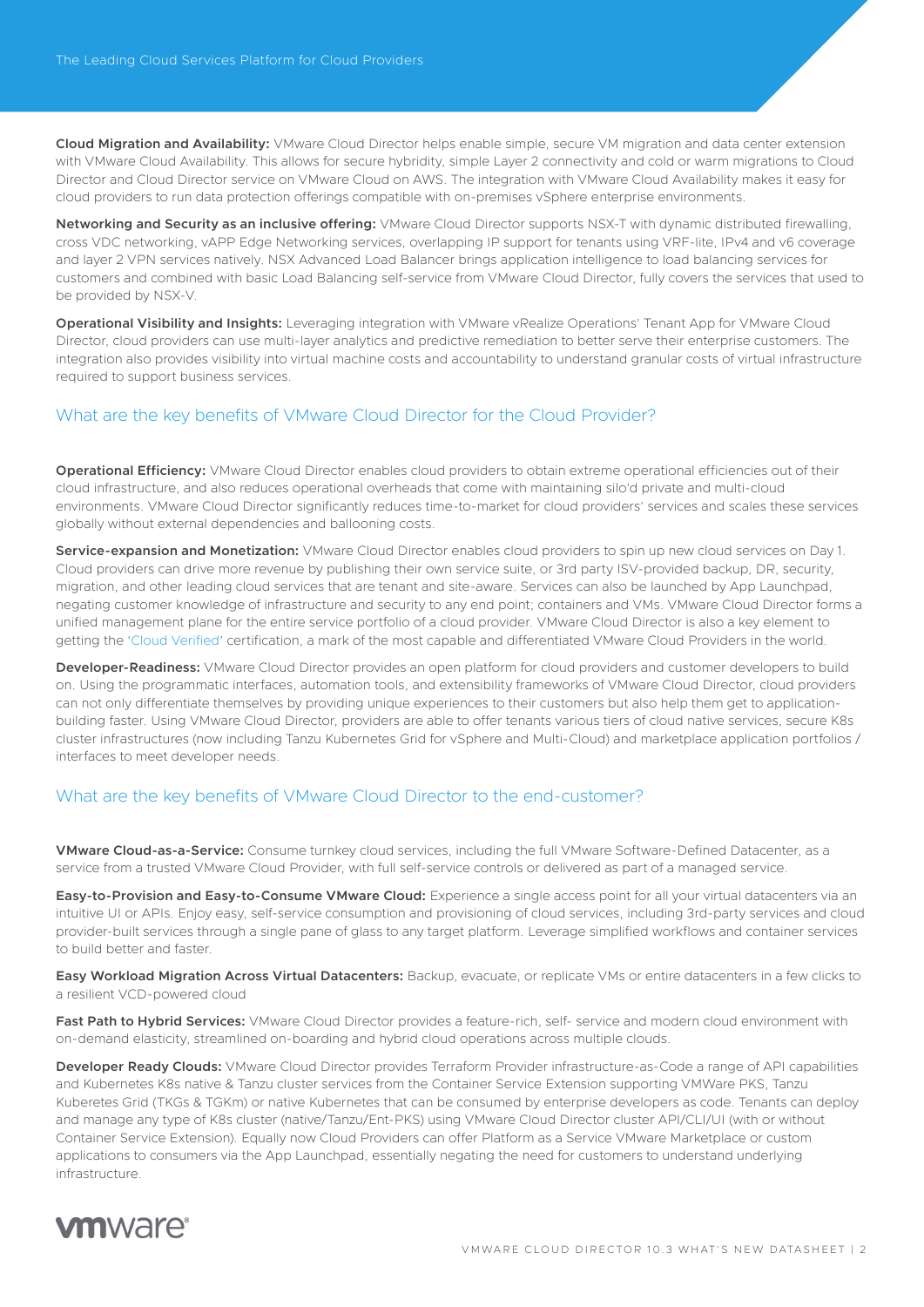## What is new in VMware Cloud Director 10.3?

## vAPP Edge networking services with NSX-T

vApps are a core feature in VMware Cloud Director and are very useful for grouping together VM's for an application needs. Although vApp gateways and edge services were available in NSX-V, they were never previously available in NSX-T with VMware Cloud Director. Without vApp Gateways and Networking services there was no capability for interface between the customer vApp networks and organisation networks.

Starting with version 10.3, VMware Cloud Director supports vApp network services both for data centers that are backed by NSX-T Data Center and by NSX Data Center for vSphere (NSX-V). Now VMware Cloud Director customers can use vApps and networking services on vApp Gateways such as Routing, DHCP as well as Edge Firewall services, and NAT.



As the chart above shows, isolated networks can provide DHCP only, but for Routed vApp networks you can configure network services, such as a firewall and static routing and NAT to work around the support for Fencing a vAPP that is not present in NSX-T. VMware Cloud Director 10.3 vApp gateway functions are delivered with an entity referred to as a Standalone T1 (SO T1). It is a distributed services entity that does not peer with a T0. Instead the Standalone T1 is intended to anchor distributed services like routing, firewall, NAT, and DHCP. The SO T1 is also able to connect to overlay networks within a tenant Organisation. It was originally conceived as a means to attach a Load Balancer to an org-vdc network by virtue of its Centralized Service Port (CSP). The SO T1 has been repurposed in VCD 10.3 to provide a routed interface to the vApp network while adding services through its CSP.

## Distributed Firewall Dynamic Membership

Starting with VMware Cloud Director 10.3, tenants can now create security groups with a dynamic membership that is based on VM characteristics, such as VM names and VM tags. This estremely powerful feature enables tenants to use dynamic groups and create distributed firewall rules or edge gateway firewall rules that are applied on a per-VM basis in a data center group networking context. By using dynamic security groups in distributed firewall rules, you can micro-segment network traffic and effectively secure the workloads in your tenant organization.

Using NSX-T Distributed Firewall grouping means that customers are able to define security policies based upon tags assigned to the VCD objects. Groups can be added to statically using a combination of virtual machines, IP sets, MAC sets, segment ports, segments, AD user groups, and other groups and dynamically using tag, machine name, OS name, or computer name.

This is a huge advantage for both customers and Cloud Provider security services. Customers can now have much better security for more fluid and hybrid environments, where tagging will ensure machines are protected without further intervention saving huge time and cost for both provider and tenant alike. This also helps prevent malware spreading within the datacenter, having VMs automatically protected with East West and North South firewalling means it is simple to block malware from spreading laterally in data centers.

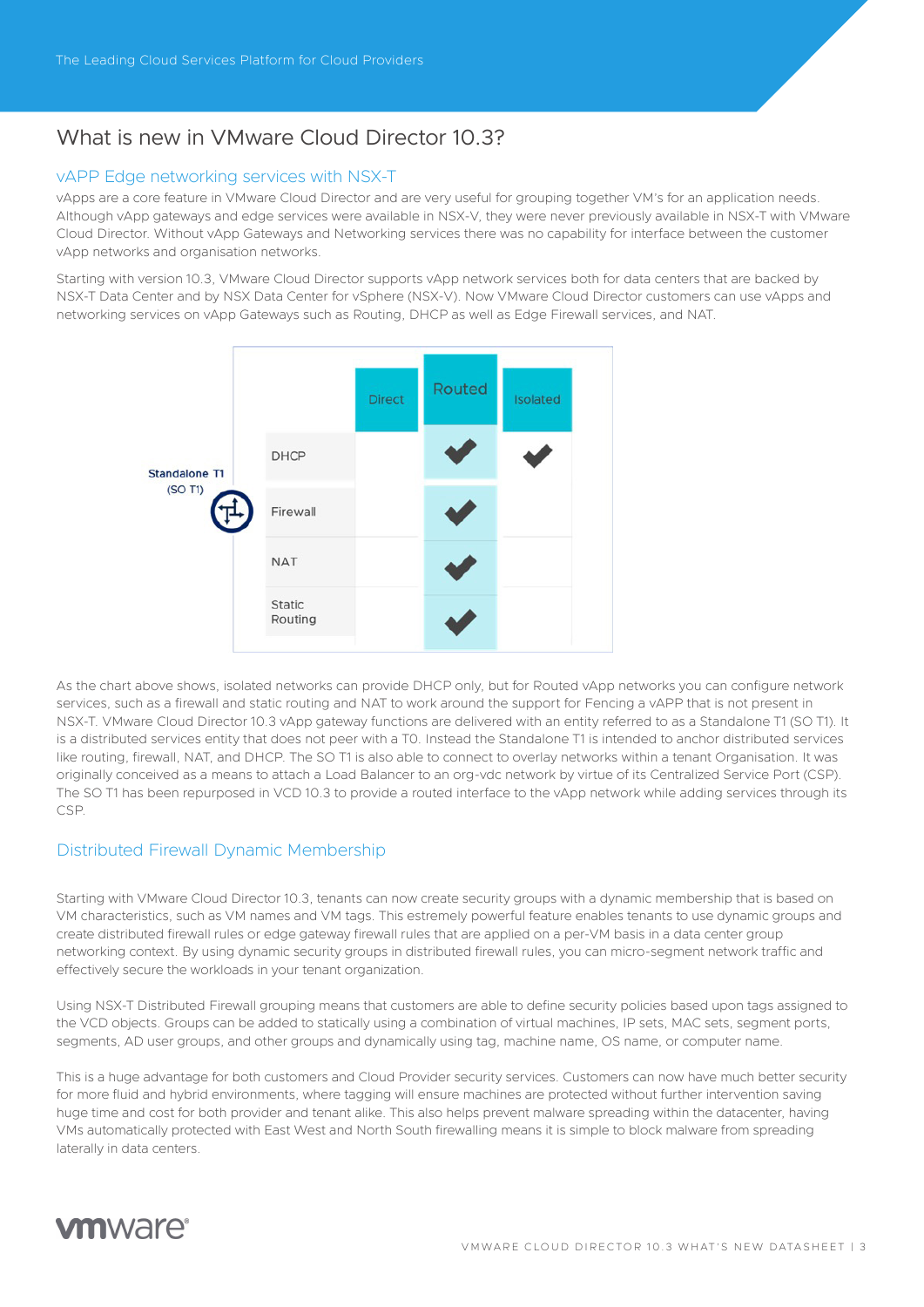## NSX-T Data Center Groups

Starting with VMware Cloud Director 10.2.2, Tanzu Kubernetes clusters were by default only reachable from IP subnets of networks within the same organization virtual data center in which a cluster is created. If necessary, you can manually configure external access to specific services in a Tanzu Kubernetes cluster.

Now in VMware Cloud Director 10.3, Tanzu Kubernetes clusters support NSX-T Data Center group networking and detection of membership of a virtual data center to a group and automatically updating firewall rules to that Data Center group accordingly. Data center group networks backed by NSX-T Data Center provide level-2 network sharing, single active egress point configuration, and distributed firewall rules that are applied across a data center group. Basically, a data center group acts as a cross Virtual Data Center router that provides centralized networking administration, egress point configuration, and east-west traffic between all networks within the group.

Tanzu integration now supports sharing of networks between different Virtual Data Centers in a Virtual Data Center Group such that Virtual Machines in a Virtual Data Center called 'VDC1' for example can access Kubernetes workloads running in another Virtual Data Center called 'VDC2' if VDC1 and VDC2 are part of the same Virtual Data Center Group. Naturally a shared gateway must exist between VDC1 and VDC 2. Once a Virtual Data Center Group with a shared gateway between VDC 1 and VDC 2 are created there is network access between workloads running in VDC1 and VDC2 whether they are regular virtual machines or Tanzu runtime containers.

This feature helps lower the cost of administration of Kubernetes and allows customers to develop applications in differing Virtual Data Center, for example a customer line of Business organization Virtual Data Center may need to use resources from other Line of Business organization Virtual Data Center.

## Improved Kubernetes Tanzu support

Cloud Providers can now support the growth in modern applications on VMware Cloud Director by supporting Tanzu Basic with Tanzu Kubernetes Grid for vSphere and multi-cloud.

Tanzu Basic is now available to all Cloud Providers and can be found in the latest Product User Guide covering Tanzu Kubernetes Grid vSphere (TKGs) and multi-cloud. Please note - TKGm supports only on premises VMware Cloud Director clouds today.

The latest updates in VMware Cloud Director 10.3 make it simpler to use with public APIs, UI based upgrade and sharing of Kubernetes clusters and access to sync VMware or custom templates with latest Kubernetes or custom versions. 10.3 also critically provides Multi-Tenant value with strong network isolation of tenant k8s clusters, a feature previously not present. Lastly VMware Cloud Director can now with 10.3 participate in multi-cloud growth as an endpoint, becoming a first class cloud target for Tanzu Mission Control management.

Fundamentally 10.3 improves Day 2 operations for the tenant admins with the ability to upgrade both native Kubernetes runtime and Tanzu Kubernetes clusters using the Container Service Extension 3.1 UI with no downtime for running applications.

Lastly the most important feature for multi-tenant environments such as VMware Cloud Director is tenant cluster isolation. In 10.3 this is provided with network isolation improvements exposed in VMware Cloud Director and provided by vSphere for Tanzu. Additional cross-tenant network isolation is available as previously discussed using DC groups and must be done manually by Org admins. The Network isolation automates SNAT rules for each gateway to control outgoing source traffic and allow only to the supervisor ingress CIDR.

Provisioning of a specific gateway firewall policy on the Workload Control Plane (WCP) gateway is also automated, meaning the supervisor cluster namespace only allows edge gateway traffic from the corresponding virtual data center or guest clusters in supervisor namespaces in the same VDC.

This is a great feature for service providers to ensure tenant Kubernetes clusters are isolated, protected but still reachable for their organization and Data Center Groups. The automation of this means there is nothing that needs to be done for the creation or removal of clusters and if policies are accidentally changed they are automatically re-provisioned, ensuring a consistent secure state is always maintained.